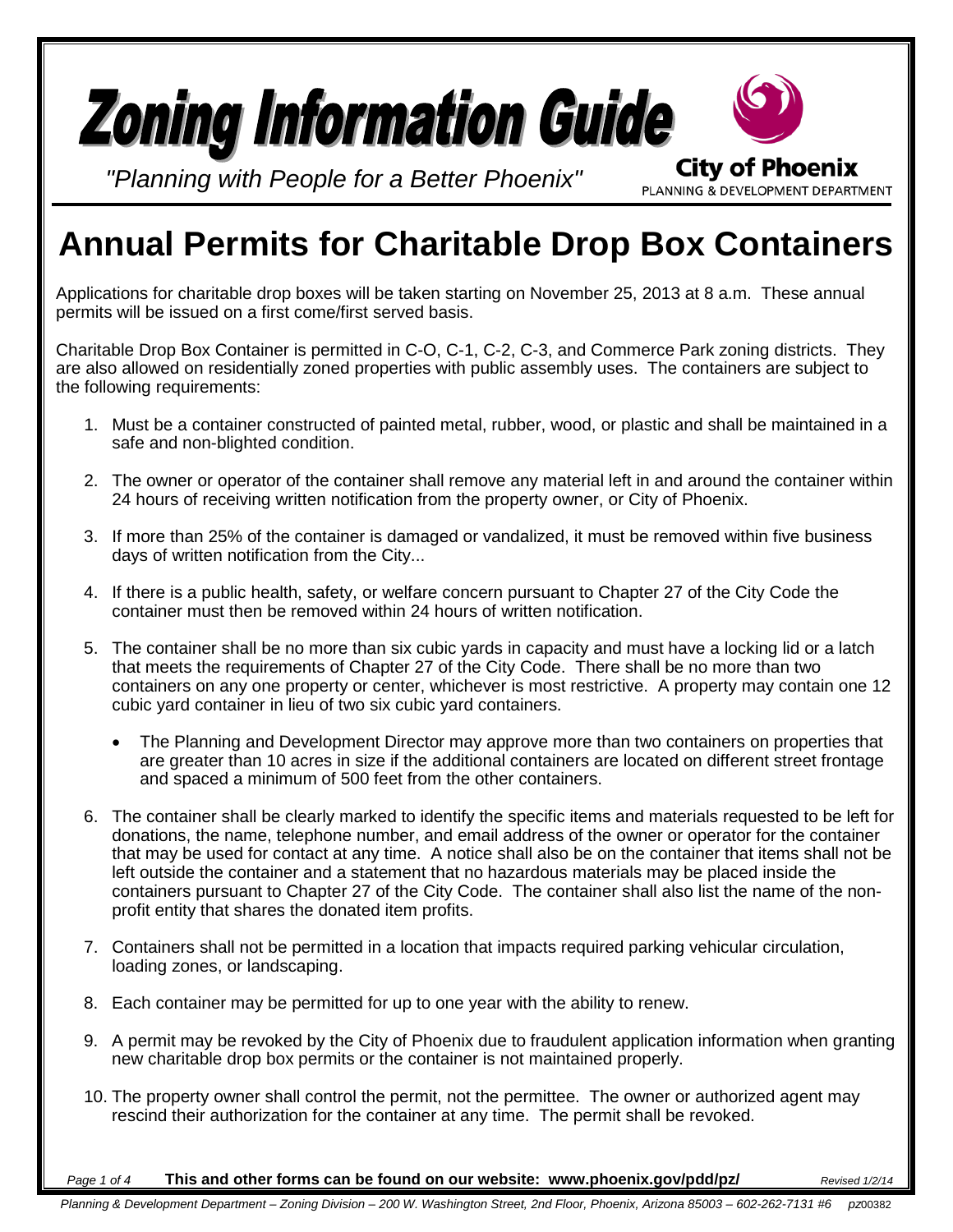### **SUBMITTAL REQUIREMENTS**

If the above criteria are met, then the application for charitable drop box containers can be submitted to the Planning & Zoning Counter on the 2nd Floor of Phoenix City Hall at 200 West Washington Street. All applicants must submit the following for each location:

- Notarized letter of authorization giving permission to have the specified use on the property from property owner of record or person who has been granted written authorization by the owner to act on his behalf giving permission to have the specified use on the property.
- Site plan/sketch showing location of container on subject property (see below)
- A current aerial of the subject property.
- Completed application.
- Fee: \$135.00

# **SITE PLAN/SKETCH**

While your site plan/sketch does not have to be as finished as the sample provided, it must be legible, at least  $8\frac{1}{2}$ " x 11" and include:

- A north arrow
- Street names
- Dimensions of the lot
- Dimensions between multiple containers on site.
- Required number of parking spaces and how many parking spaces are being occupied by the charitable drop box container
- Location of loading zones
- If located in landscape areas, then landscape dimensions must also be provided

## **\*\*\*\*\*\****Staff will not review the application if the site plan does not include these items.*



#### *Page 2 of 4* **This and other forms can be found on our website: www.phoenix.gov/pdd/pz/** *Revised 1/2/14*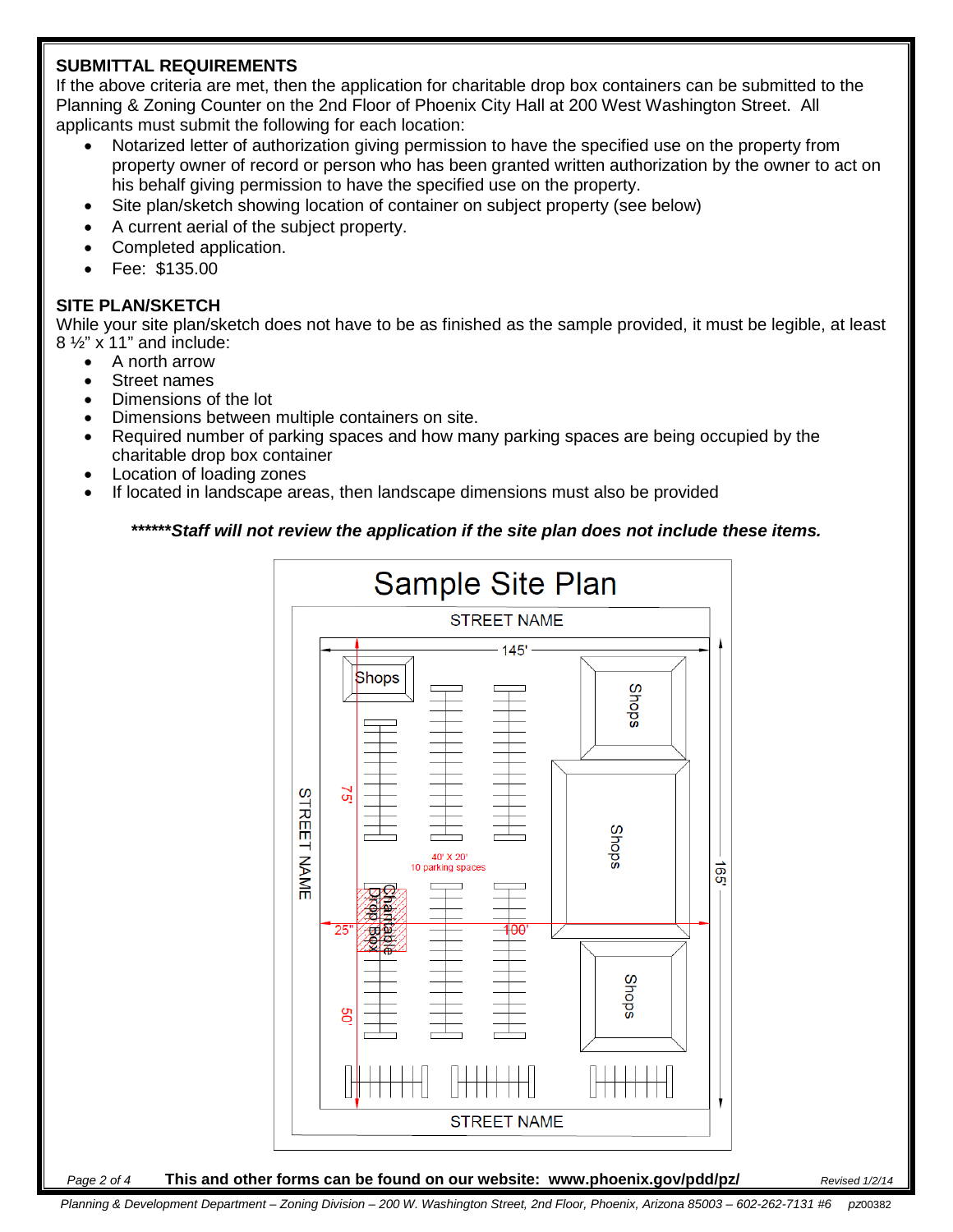| <b>Zoning Information Guide</b>                                                                                                                                                                                                                                                                                                                                                   | "Planning with People for a Better Phoenix"                                                                                                                                                                                          | <b>City of Phoenix</b><br>PLANNING & DEVELOPMENT DEPARTMENT                                                                       |
|-----------------------------------------------------------------------------------------------------------------------------------------------------------------------------------------------------------------------------------------------------------------------------------------------------------------------------------------------------------------------------------|--------------------------------------------------------------------------------------------------------------------------------------------------------------------------------------------------------------------------------------|-----------------------------------------------------------------------------------------------------------------------------------|
| <b>STEP 1: CHECKLIST</b><br>$\Box$ Letter of Authorization from property owner or agent giving permission for the charitable drop box container.<br>$\Box$ Site Plan/sketch showing location of the container on the subject property (see Sample Site Plan)<br>$\Box$ A current aerial of the subject property<br>$\Box$ Fee: \$135.00.<br>STEP 2: TO BE FILLED OUT BY APPLICANT | <b>Charitable Drop Box Container Application</b>                                                                                                                                                                                     |                                                                                                                                   |
|                                                                                                                                                                                                                                                                                                                                                                                   |                                                                                                                                                                                                                                      |                                                                                                                                   |
| APN(s)                                                                                                                                                                                                                                                                                                                                                                            |                                                                                                                                                                                                                                      |                                                                                                                                   |
|                                                                                                                                                                                                                                                                                                                                                                                   |                                                                                                                                                                                                                                      |                                                                                                                                   |
|                                                                                                                                                                                                                                                                                                                                                                                   |                                                                                                                                                                                                                                      |                                                                                                                                   |
|                                                                                                                                                                                                                                                                                                                                                                                   |                                                                                                                                                                                                                                      |                                                                                                                                   |
| STEP 3: TO BE FILLED OUT BY ZONING COUNTER STAFF, ZONING COUNTER, 2ND FLOOR                                                                                                                                                                                                                                                                                                       |                                                                                                                                                                                                                                      |                                                                                                                                   |
|                                                                                                                                                                                                                                                                                                                                                                                   |                                                                                                                                                                                                                                      |                                                                                                                                   |
|                                                                                                                                                                                                                                                                                                                                                                                   |                                                                                                                                                                                                                                      |                                                                                                                                   |
|                                                                                                                                                                                                                                                                                                                                                                                   |                                                                                                                                                                                                                                      |                                                                                                                                   |
|                                                                                                                                                                                                                                                                                                                                                                                   |                                                                                                                                                                                                                                      |                                                                                                                                   |
|                                                                                                                                                                                                                                                                                                                                                                                   |                                                                                                                                                                                                                                      |                                                                                                                                   |
|                                                                                                                                                                                                                                                                                                                                                                                   |                                                                                                                                                                                                                                      |                                                                                                                                   |
| <b>Staff Procedures:</b><br>Confirm that all application materials are submitted.<br>$\bullet$<br>$\bullet$<br>Provide a copy to the applicant when completed and paid.<br>$\bullet$<br>$\bullet$<br>$\bullet$<br>approved.<br>Page 3 of 4                                                                                                                                        | Proposed locations meet the requirements (i.e. parking, separation, etc.)<br>Mark location on the zoning counter map and label with temporary permit #.<br>This and other forms can be found on our website: www.phoenix.gov/pdd/pz/ | File the original application with all documents in the Charitable Drop Box Container binder by order they were<br>Revised 1/2/14 |